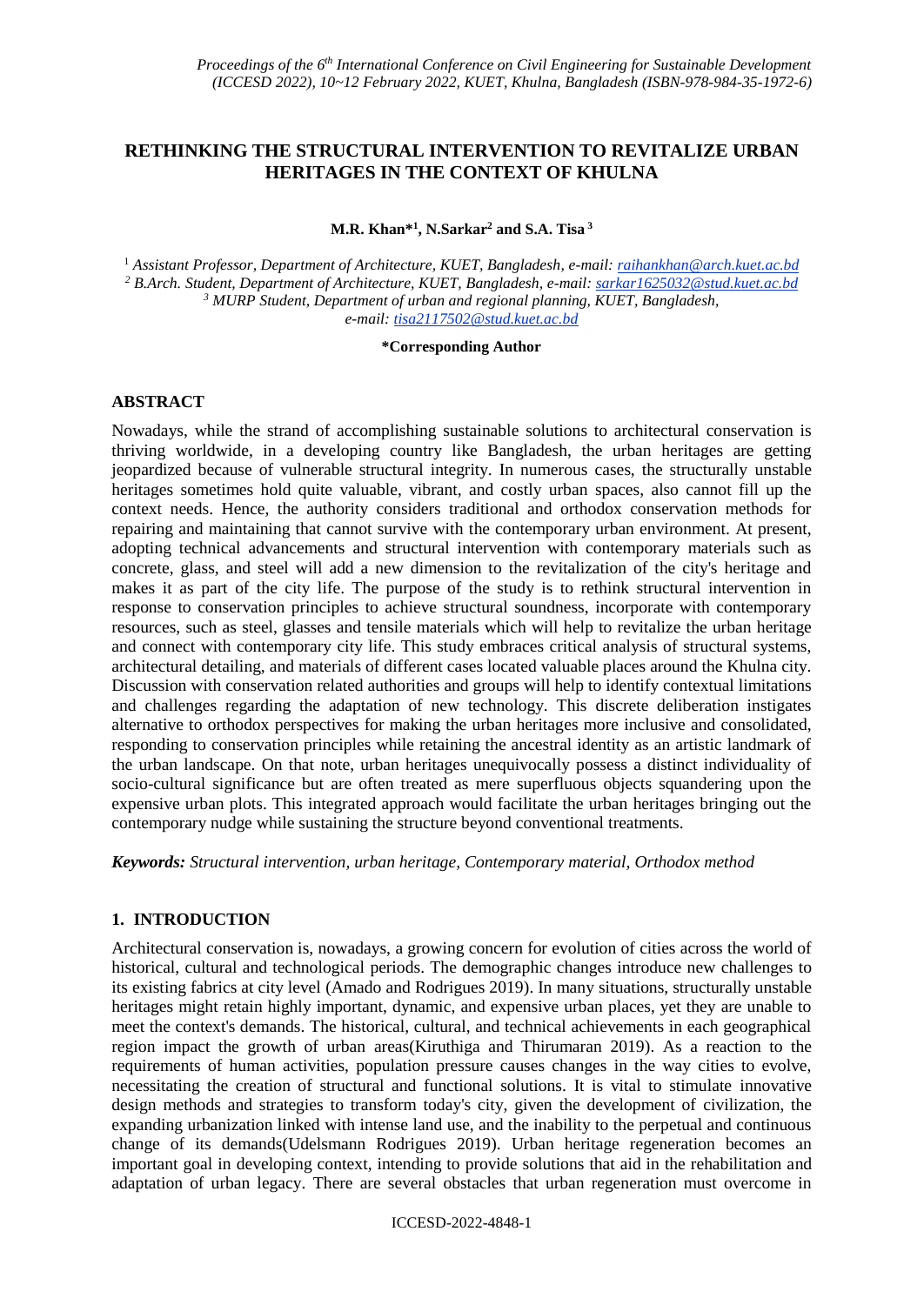terms of preserving the identity and memory of locations that are linked to the history of human activities and the specialization of archaeological sites[\(Sharghi, Jahanzamin et al. 2018\)](#page-11-2). Along with climate change impacts, unplanned development produces high land value, scarcity of historical materials, technological improvement, and to deal with current requirements, constructed heritage becomes more fragile[\(Hampton 2005\)](#page-10-1). Indeed, from the industrial revolution to the twenty-first century, architects and urban planners have paid more attention to revitalizing urban history to preserve cultural heritage identity[\(Sharghi, Jahanzamin et al. 2018\)](#page-11-2). The role of urban heritage in developing countries like Bangladesh has been discussed according to its importance. The immense economic, cultural, and environmental changes influence urban heritage to regenerate it with contextual needs by addressing contemporary materials and technology.

Khulna, the 3<sup>rd</sup> largest city of Bangladesh, is growing rapidly for its welcoming features to the peripheral area, and people migrate and put pressure on the physical growth of the city. As consequences, the historical fabric needs urgent intervention, where modern structural integration could a way to preserve and makes this as a cell of contemporary city. Cultural heritage has been referenced in the international agenda for development and sustainability, namely with Goal 11, Target 4, of the Sustainable Development Goals (SDG) regarding the action to strengthen efforts to protect and safeguard the world's cultural and natural heritage[\(Petti, Trillo et al. 2020\)](#page-11-3). Profit-oriented approach can be effective for promoting social and economic development through heritage regeneration[\(Barillet, Joffroy et al. 2006\)](#page-10-2). Historic structures, archaeological sites, and monuments their contents and collections, their intangible features, are a legacy from our past that gives local communities a feeling of place, identity, and aesthetic wellbeing[\(Orbasli 2002\)](#page-11-4). Maintaining these according to architectural conservation principles would unequivocally be efficient but requires additional resources and supervision that might not be easy to avail. Considering all these stages of maintenance and interventions, the concerned authority, most of the time, plumps for proceeding with the easiest that implies demolition and constructing a new one. Therefore, this scenario compels tearing down old buildings erecting the mainstream glass and steel structures. Nevertheless, these acts endanger the way of sustainability and particularly our ancestral urban identity. Here arises the demand of retaining the history incorporating current structural solutions into them[\(Knippschild and](#page-11-5)  [Zöllter 2021\)](#page-11-5).

This paper presents an illustration of how structural intervention gives a new life to historical and makes it as a cell of contemporary city. The city provides a valuable case study for the discussion of how the urban regeneration process can influence contemporary materials and technology in metropolitan scales. Nevertheless, the city has a unique and remarkable heritage, with historical buildings from the 17th century to the 20th century with the Modern Movement. After becoming independent in 1971 several buildings have become a reference for their social, cultural and political significance and symbolism. In this framework, the proposed approach puts heritage in focus, aiming to demonstrate how its conservation and valorisation in for-profit-use can contribute to urban heritage regeneration in fragile territories by using contemporary materials like steel, glass, concrete addressing contemporary technology.

### **2. LITERATURE REVIEW**

Several investigations have led to the most sensitive architectural conservation technique, the structural intervention of heritage structures to revitalize urban landscapes. It includes a variety of gradations elemental, materialistic, technical, and substantial socio-cultural evaluations. , various structural components and materials demand unique methods and interventions to renovate historical buildings. Architectural, structural, economic, historical, and social conjugations and tenors all play a role in historic building structural rehabilitation. Besides, it is an amalgamation of a bunch of diverse techniques and cultures [\(Santos, Modena et al. 2010\)](#page-11-6). Land value appreciation and property development frequently conflict with the preservation of urban history. Objection to heritage property classification stems from the belief that it lowers property value, places an unfair burden on landowners, and undermines private development, among several other things [\(Hampton 2005\)](#page-10-1).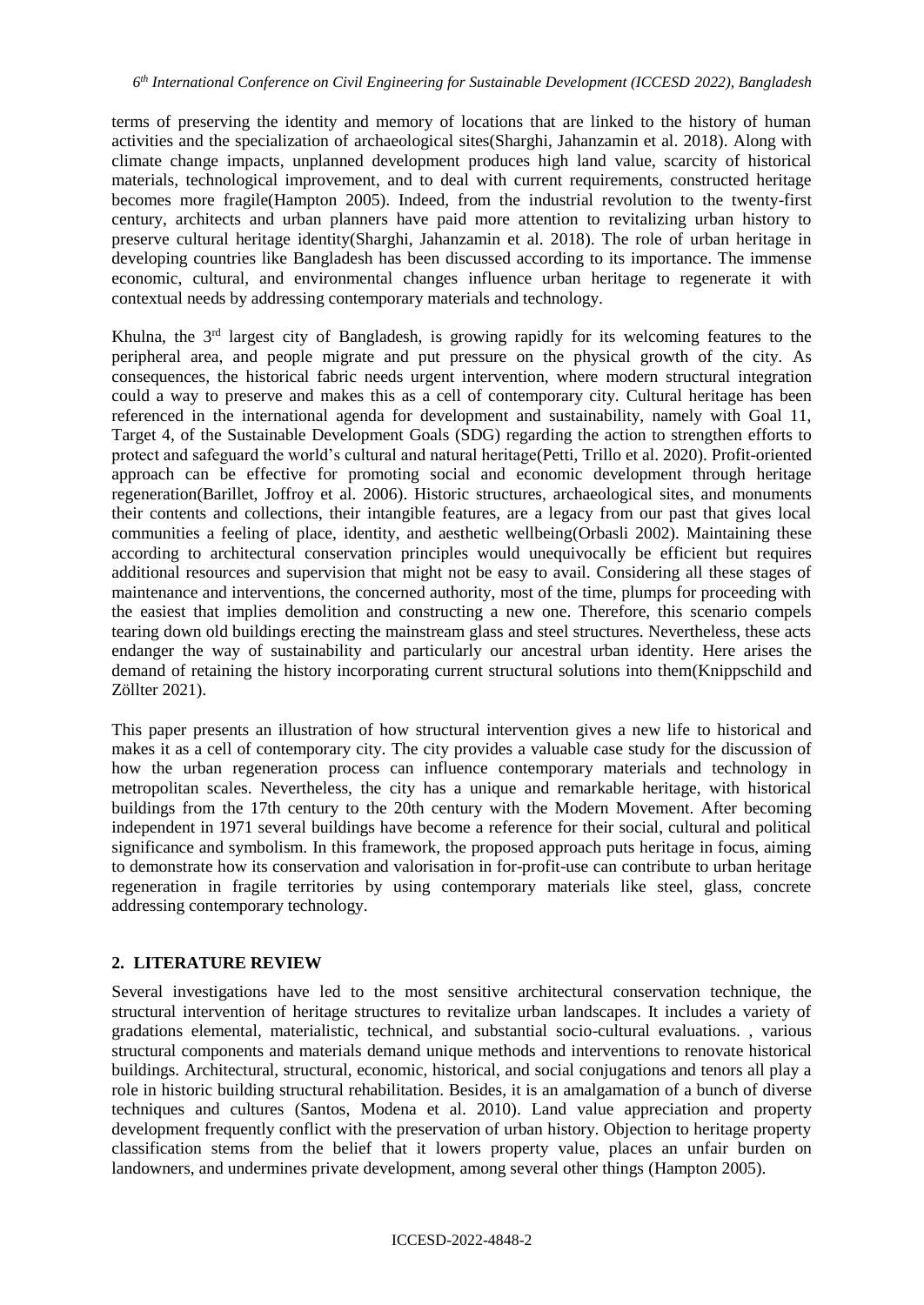This study will illustrate, property concerns are not as hampered as they may seem by categorization and social objectives of urban heritage. Moreover, being a developing country, Bangladesh has been noticed a more intense and prompt population growth rate for the past few decades, particularly from the post-independence period. This context has been encountering the most cardinal phases of development and demolition of ancient structures throughout this period that it is going through to date. These drastic development movements in spatial and economic characters certainly demand an evaluation and implementation approach towards urban heritages seeking survival in this very city. Because many urban heritages are located in the core of cities, they attract a lot of substantial urban redevelopment by the constant pursuit of valuable land. As a result, the equilibrium between historical building preservation and urban redevelopment appears to conflict, though they do not always contradict[\(Ercan 2011\)](#page-10-3). It contributes to conservation-redevelopment concerns [\(Zhong and Chen](#page-11-7)  [2017\)](#page-11-7), the fundamental theoretical challenge of assessing the reciprocal interactions of entities and components engaged in heritage preservation and urban transformation [\(Zhong and Chen 2017\)](#page-11-7).

In the context of Khulna, most heritage buildings are brick-built and have a post-lintel load-bearing system where the columns are decorative according to the then historical timeline that holds the significance trace of that period and architectural style. Increasing relevance in construction and property management, these buildings urgently require structural intervention, not only to preserve their history but also to promote waste mitigation and help the building stock's downstream flows meet the demands of the setting. When the accentuation initiates to modify from a perspective of construction, only based on the creation of new buildings to a more stock-oriented one, the number, causes, aims, and contextual factors for building losses turned to be a problem [\(Ercan 2011\)](#page-10-3).The majority of the structures in concern were built when there was little traffic, natural and man-made catastrophes, and seismic occurrences. How the material and structure would react to the current climatic and environmental influence might play a cardinal role in deciding the introduction and selection of new materials and techniques. Structures that are currently in a dilapidated state or hardly surviving, structurally and socially both, an intervention to revitalize them through contemporary practices is rare in this context. Therefore, today there arises a scope and demand for a massive effort to retain and reinvigorate these buildings while configuring an acceptable level of safety and usability. Careful consideration to remove the cause of structural damage might encourage further design interventions to regenerate the soul of urban heritages [\(Ercan 2011\)](#page-10-3).

The majority of historical structures are made of stone and brick. Because masonry constructions are incapable of sustaining any tensile forces, or only insignificantly, structure should have particular load-bearing systems. As a rule, masonry constructions should have load-bearing systems in which tensile forces in the structure are either absent or minimal for dead and live loads. Unfortunately, many historical buildings do not have the most optimal load-bearing systems where only compression forces occur or dominate in structures, namely, the preferred load-bearing systems of masonry structures are arches, vaults, domes, massive walls, and massive columns, should be of such size that, even in the case of small tensile forces (cracks), the stability and safety of such elements are ensured, as well as the stabilization of such elements.

### **3. METHODOLOGY**

To understand the physical urban environment the conceptual and observational techniques take into consideration, historical, social, cultural, and economic processes. The three pillars of sustainability: economic, environmental, and social, were addressed in a literature review on urban regeneration and its connection with heritage. Furthermore, urban heritage is at the heart of this method, socio-cultural values are analysed in greater depth. This research initiates with the collection of information, photographic surveys, and surface analysis on the urban heritage of the Khulna region. A mixed investigation is performed throughout Khulna to select and assess the regarded cases that resemble this particular approach. After that, based on the characters and surrounding attributes, the study proceeds for further evaluation and consideration of the concerned urban heritages. Cardinally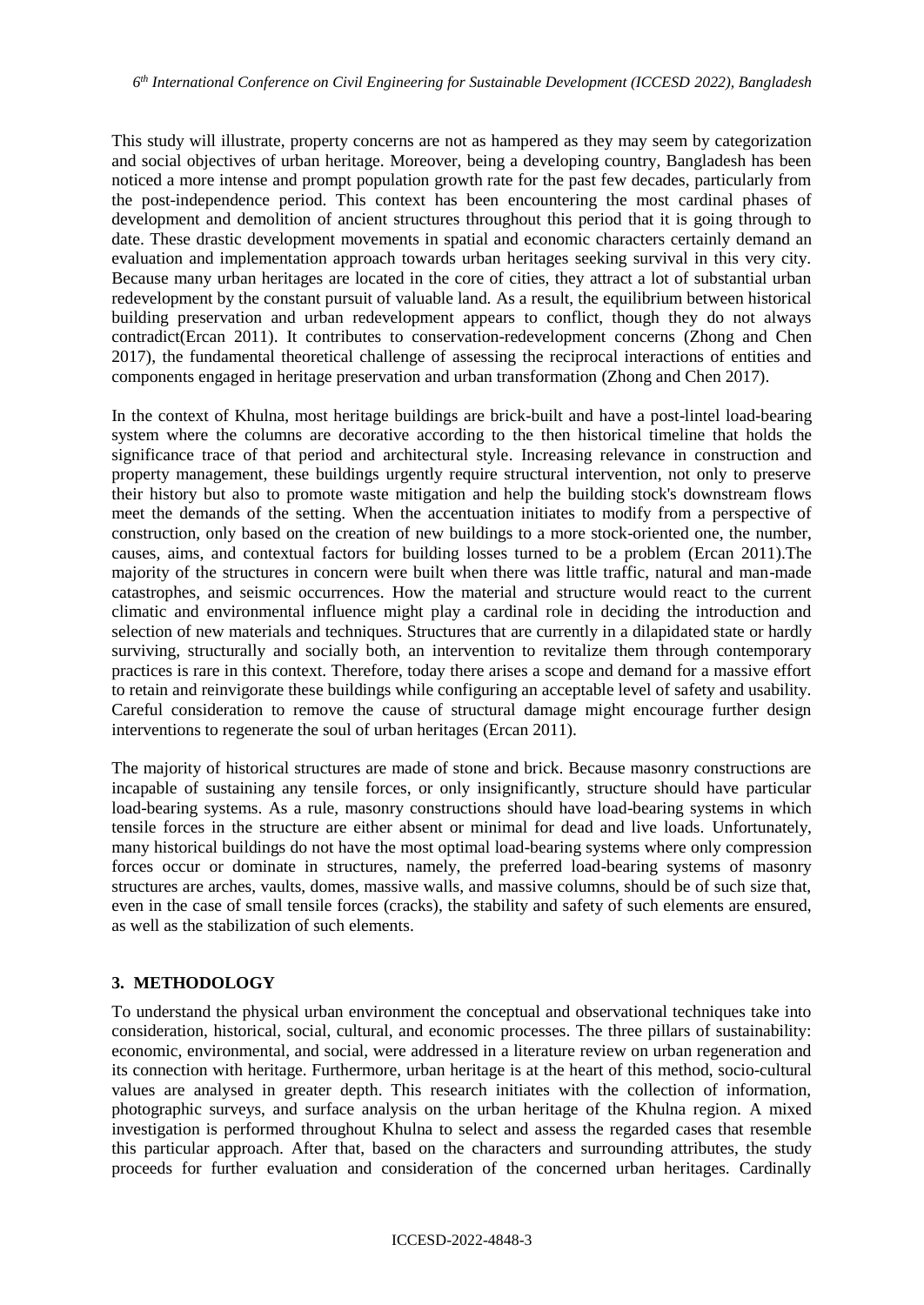correlated internal and external factors were observed to determine the stream and state of the existing structures. All the imperative factors influencing the heritage, the site get surveyed according to materialistic, structural, and contextual attributes.

The current condition of the structure is evaluated physically as per these factors. Eventually, after preliminary inspection and diagnosis, this study advances towards a qualitative scheme through questionnaire surveys, individual interviews, and focused group discussions with stakeholders, local authorities, historians, and scholars to comprehend economic, social, and cultural values public policy outcomes. A conceptual approach based on the delimitation of "Heritage Sets," rather than individual structures, was subsequently selected to provide an operational link between the framework and the complexity of the city scale. This study embraces critical analysis of structural systems, architectural detailing, and materials of different cases in Khulna city. Discussions with conservation-related authorities and groups will help to identify contextual restrictions and difficulties to emerging technology adaption. This solitary debate promotes alternative conventional viewpoints for making urban heritages more inclusive and consolidated while adhering to conservation standards and preserving ancestral identity as an artistic landmark of the cityscape.

#### **4. FINDINGS AND ANALYSIS**

Urban fabric has substantial amplitude to absorb changes. Khulna city is no exception. The development started to flourish from the river and kept spreading gradually. British Colonial period was the era of a cardinal transformation in architectural history. The British architectural policies and characteristics emphasize spatial adaptations and structural features. Besides, the consecutive historical periods remarkably kept that specific style in practice.

#### **4.1 Location and Context**

The city of Khulna is situated in the southern region of Bangladesh, adjacent to the great Bay of Bengal. The initial approach for this study begins with a pilot survey leading along a heritage trail of Khulna that incepts from Dakbangla More and wraps up via Gagan Babu Road and south-central road traveling along the Cemetery road and meets the origin. This trail contains a notable chain of British Colonial structures. Figure 1 shows the location map of Khulna city which carries 200 years British history.

Unfortunately, many have already been demolished, the majority are being conserved ineffectively and unfocused, some are in danger of collapse, and the rest are going undiscovered. Structure and materialistic interventions must be implemented following different lines of study to revitalize such heritages in a succession of attractions and re-engage the community. Following that, a specific instance encompassing the majority of the traits is carefully explored and studied. Table 1 illustrates 7 historical buildings details with significant structural elements which reflects the ideology of colonial period. Some of them are preserved carefully but rest of them losing their pried for lacking of patronization and awareness of the concern authority. Figure 2 identified the location map of those historical buildings which covers certain heritage trail.



Figure 1: Location map of Khulna city (Author constructed)

#### ICCESD-2022-4848-4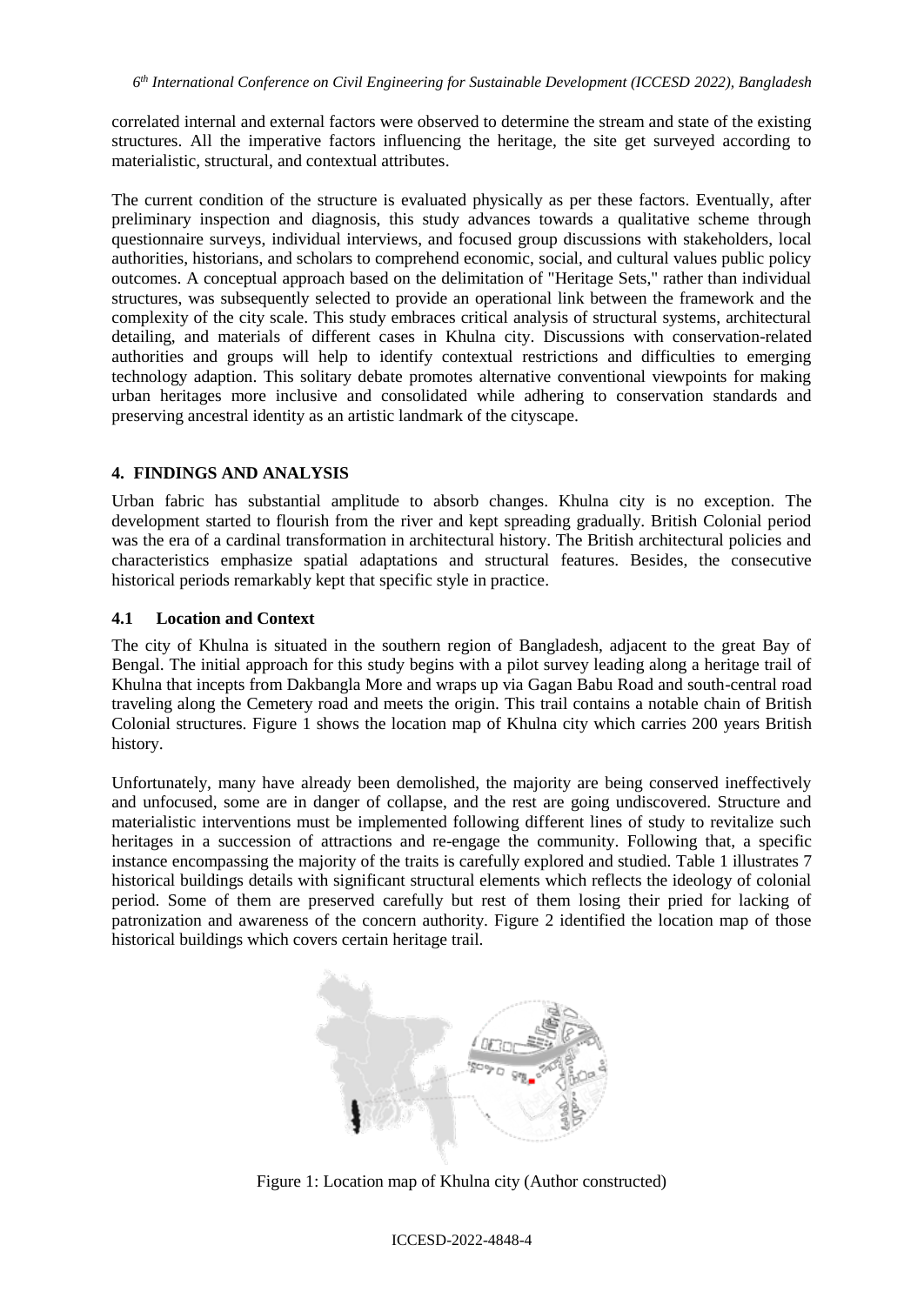| Seri<br>al     | <b>Building</b><br><b>Identification</b><br>and timeline       | Ownership<br>and land<br>value                               | <b>Previous VS</b><br>current<br>function                                              | <b>Structural System</b><br>and Elements                                                                                                                      | <b>Materials</b>                                                                                                                                                                                                   |
|----------------|----------------------------------------------------------------|--------------------------------------------------------------|----------------------------------------------------------------------------------------|---------------------------------------------------------------------------------------------------------------------------------------------------------------|--------------------------------------------------------------------------------------------------------------------------------------------------------------------------------------------------------------------|
| $\mathbf{1}$   | Sunflower<br>school<br>(Colonial*)                             | DC Office,<br><b>High Land</b><br>Value                      | Residence to<br>School                                                                 | Regular flat roofing,<br>Post-lintel structural,<br>Rectangular Columns,<br>Semicircular arches                                                               | Brick wall, Brick columns,<br>Lime-surki Mortar, Wrought<br>iron railings, Wooden Door-<br>Windows                                                                                                                 |
| $\overline{2}$ | House<br>(Colonial*)                                           | t, High<br><b>Land Value</b>                                 | Khulna Circuit Governmen Administration<br>to Government<br><b>Guest House</b>         | Kori-borga roofing,<br>Post-lintel,<br>Rectangular Columns,<br>Semicircular arches                                                                            | Brick wall, Brick columns,<br>Lime-surki Mortar, Wooden<br>sections, Wooden drop walls,<br><b>Wooden Door-Windows</b>                                                                                              |
| 3              | Ispahani<br>House<br>(Colonial*)                               | Ispahani<br>Limited,<br><b>High Land</b><br>Value            | Residence to<br>Ispahani<br>Limited<br><b>Branch Office</b>                            | Kori-borga roofing,<br>Post-lintel,<br>Rectangular Columns,<br>Semicircular arches                                                                            | Brick wall, Brick columns,<br>Lime-surki Mortar, Plastered<br>railings, Wooden Door-<br>Windows                                                                                                                    |
| $\overline{4}$ | Agroni<br>Transport<br>Limited<br>(Colonial*)                  | Private<br>Ownership,<br>Value                               | Residence to<br>Agroni<br>Transport<br>High Land Limited(Couri<br>er Agency<br>Office) | Kori-borga roofing,<br>Post-lintel structural,<br>Double Corinthian<br>Columns, Shouldered<br>arches, Cantilevered<br>Verandah or Corridor<br>as the envelope | Brick wall, Lime-surki<br>Mortar, Wooden sections,<br>Plastered railings, Wooden<br>Jalousie Window, Floral<br>motifs in screen railings, Drop<br>walls and Peaks, Wooden<br>Door                                  |
| 5              | Shohoj Path<br>Shisukanon<br>Colonial<br>Period<br>(Colonial*) | Bangaband<br>hu<br>Trust, High<br><b>Land Value</b>          | Residence to<br>School                                                                 | Kori-borga roofing,<br>Post-lintel structural,<br>Corinthian Columns,<br>Segmental arches                                                                     | Brick wall, Lime-surki<br>Mortar, Wrought iron railings,<br>Wooden Door-Windows,<br>Wooden drop walls                                                                                                              |
| 6              | Sans Souci<br>Heritage<br>building<br>(Colonial*)              | Private<br>Ownership,<br>Middle<br><b>High Land</b><br>Value | Residence to<br>Residence                                                              | Kori-borga roofing,<br>Post-lintel structural,<br>Corinthian Columns,<br>Ogee and semicircular<br>arches, Cantilevered<br>balconies                           | Brick wall, Lime-surki<br>Mortar, Wooden sections,<br>Wooden drop walls, Wrought<br>iron railings, Wooden Door-<br>Windows                                                                                         |
| $\overline{7}$ | Old House<br>(Colonial*)                                       | Private<br>Ownership,<br>Middle<br><b>High Land</b><br>Value | Residence to<br>Residence                                                              | Kori-borga roofing,<br>Post-lintel structural,<br>Rectangular Columns,<br>Semicircular arches                                                                 | Brick wall, Lime-surki<br>Mortar, Wooden sections,<br>Wooden drop walls, Plastered<br>railings, Wooden Door-<br>Windows<br>Colonial* (1757-1947), Pakistan period**(1948-1971), Post-Independence***(1972-present) |

Table 1: The structural and materials details of surveyed heritage buildings in Khulna (Author constructed based on field survey, October 2021)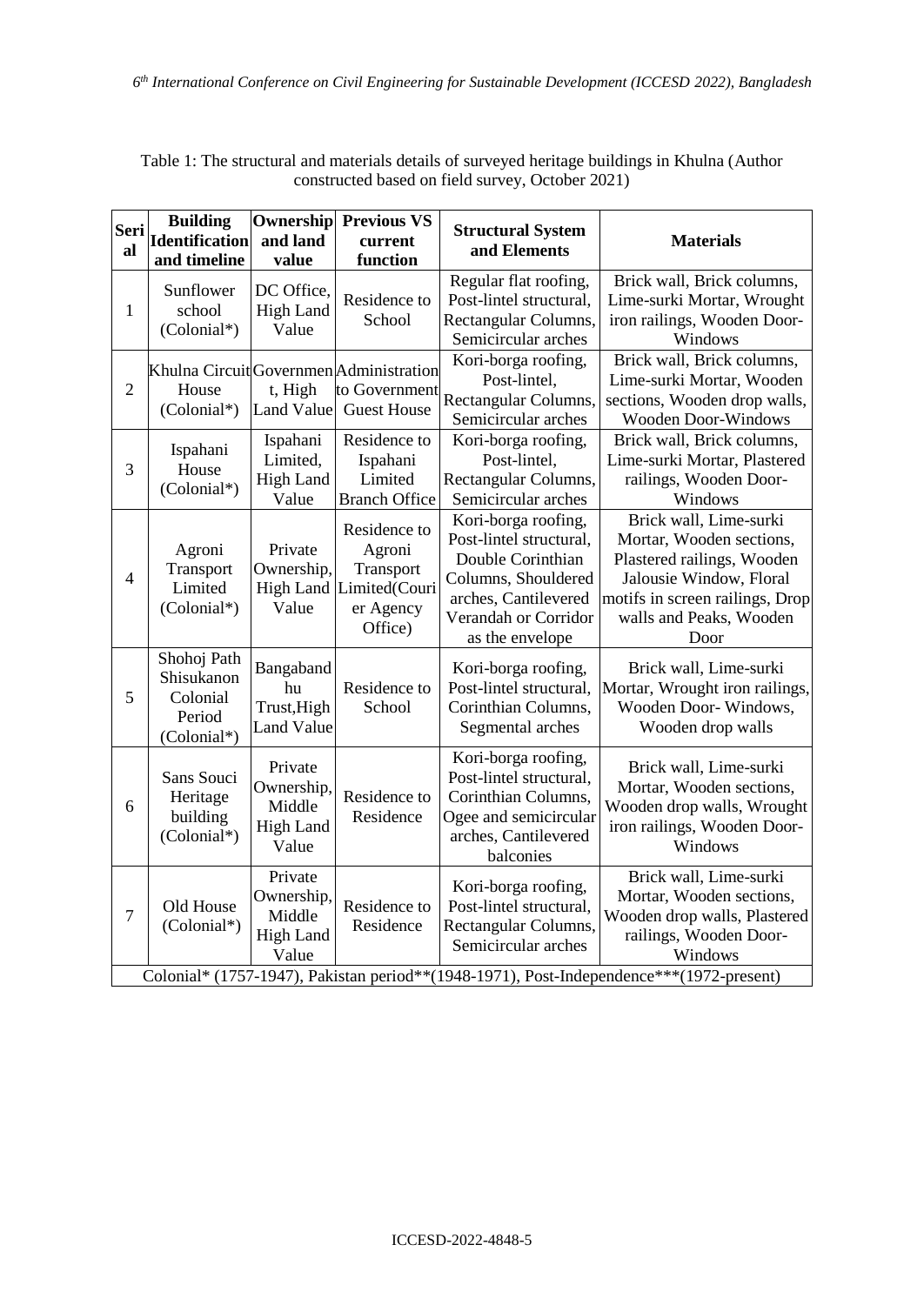*6 th International Conference on Civil Engineering for Sustainable Development (ICCESD 2022), Bangladesh*



Figure 2: Location map and existing condition views of surveyed historical buildings(Author constructed)

# **4.2 Case Selection**

Inherently this building has been a residential one from the British Colonial period. According to the information collected from the local stakeholders, it was the Dakbanglo previously from which the title of this buzzy and vibrant node originated. Though vulnerable, it still holds the architectural and structural essence of that period resolutely. It is currently under the possession of private ownership. According to survey, a prominent person owned these historical structures and rented them out to agencies and corporations. Particularly, the selected case has been taken as rent by Agrani Transport.

Limited. It located near Dakbangla More, is one of the authentic amalgamations that fully satisfy this method in several aspects, among many others in Khulna city. This structure is positioned as a thriving business district in Khulna. Upper Jashore Road is the main route that connects this site to the rest of the city, creating a hierarchical location within Khulna. It has high land value and tremendous economic and socio-cultural pull due to its location in such a magnet space. This situation warrants more investigation and debate due to its unique significance. Figure 3 shows the location map of Agrani Transport Limited and existing conditions.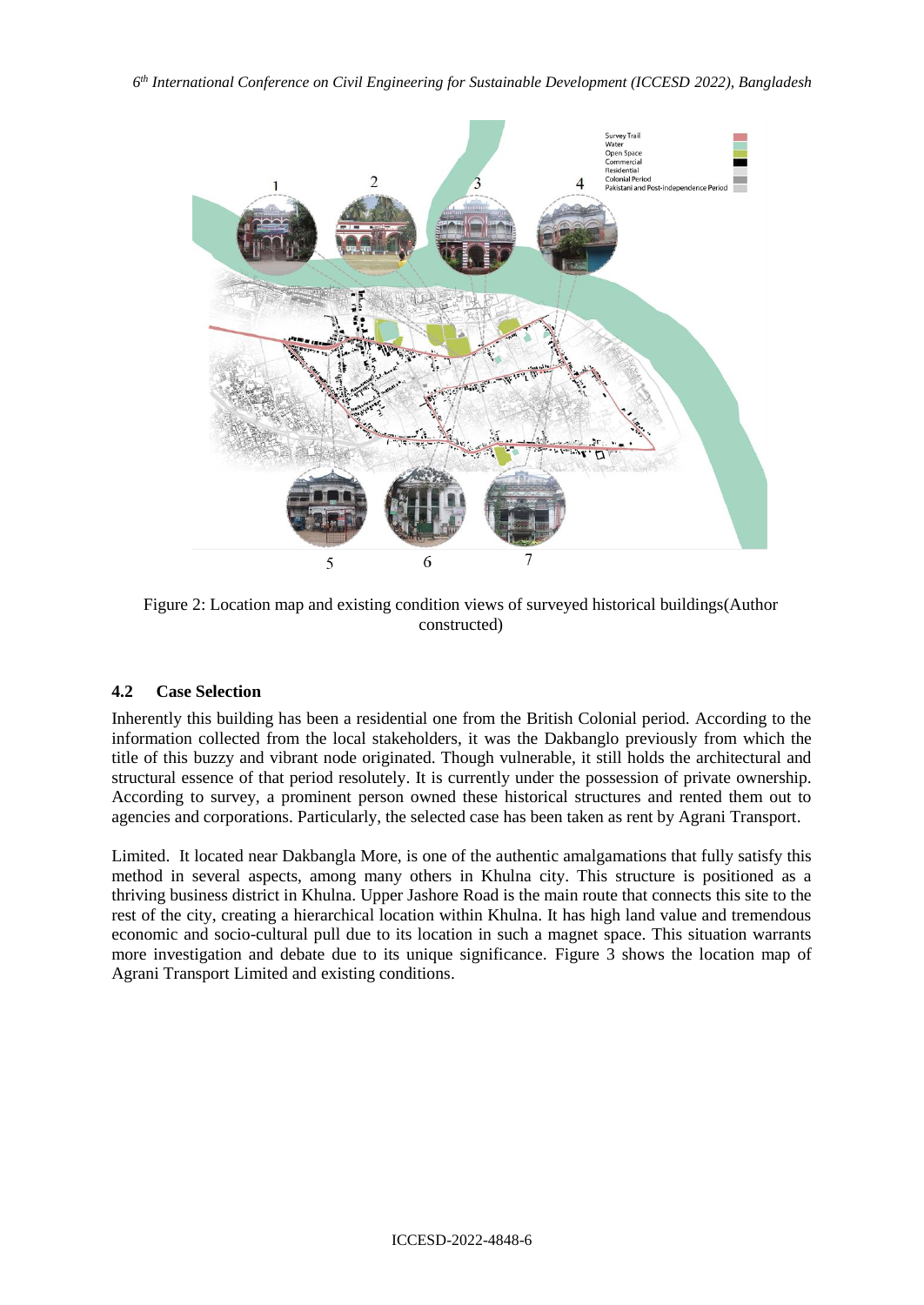*6 th International Conference on Civil Engineering for Sustainable Development (ICCESD 2022), Bangladesh*



Figure 3: Location map of Agrani Transport Limited and existing conditions (Author constructed, October 2021)

# **4.2.1 Architectural and Structural Features and Materials**

The absolute symmetry of this built form provides a geometric feature itself. The principal construction materials are brick, concrete, and wood with a one-way slab, contextually known as Kori-Borga roofing. The lime-surkhi mortar rests on wooden beams in this form of roofing, known as Kori- Borga which is addressed in figure 04. It originated from Kolkata. This system of roofing got applied by the masons of old Kolkata to construct flat roofs. As a result, the masons spaced the Koris (slender wooden pieces) closely together to rest above broader 'Borgas' (wide wooden sections stretched crosswise in opposite or perpendicular directions to the Kori).



Figure 2: Kori-borga roof (left-side),Structural features of Agrani Transport Limited(Captured by Author, October 2021)

The then Zamindars or aristocrats tried to flaunt their influence, financial and political empowerment through this classic architecture. The traders and businessmen from the West-Bengal region started to propagate their trades and power throughout the southern territory of Bengal. Not only that, getting influenced by them, the native southern people of Bangladesh initiated to practice these styles, architecture, and modes of life to a great extent. This specific expression of incorporating western classical elements with the help of local masons, materials, and vernacular architecture grew extensively popular.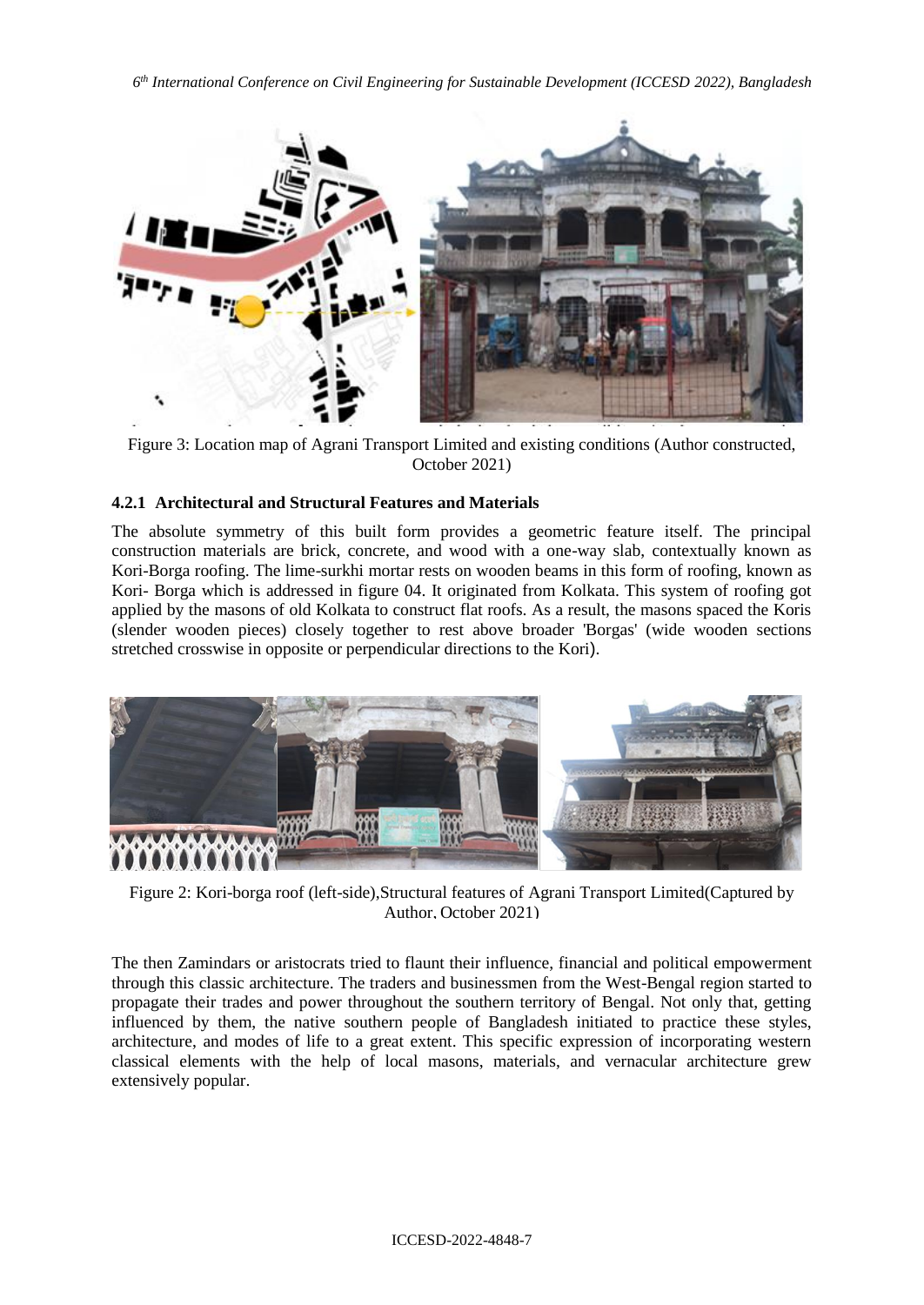

Figure 4: Structural elements identification (Author constructed)

Using double Corinthian columns mechanism of the post-lintel structural system has followed, allowing the regular span to double with the assistance of the breadth of two-column at a point. The conventional one-way slab using Kori-Borga has been holding up the entire built form for years. The decorative double Corinthian columns with minimal shouldered arches, the cantilevered balconies extended outwards the building massing, ornamented with subtly detailed screen railings and drop walls are the instances of that elegant British Colonial timeline. The generic floral motifs are noticed on the screened drop wall, iron railing, peaks, and Corinthian column, conveying a touch of Greek classic orders prominently which shows Figure 6.

# *4.2.1.1 Biological colonization*

Furthermore, the biological colonization cannot go unnoticed. Some random plants keep growing in the cracks and crevices of the building and establish there encouraging the structural vulnerability to a great extent. Therefore, it also promotes other bacteria and fungus to invade the structure. This is surely a perspicuous case of the lack of maintenance.



Figure 3: Biological colonization (Top), Timber supports on roofing (bottom) (Captured by Author, October 2021)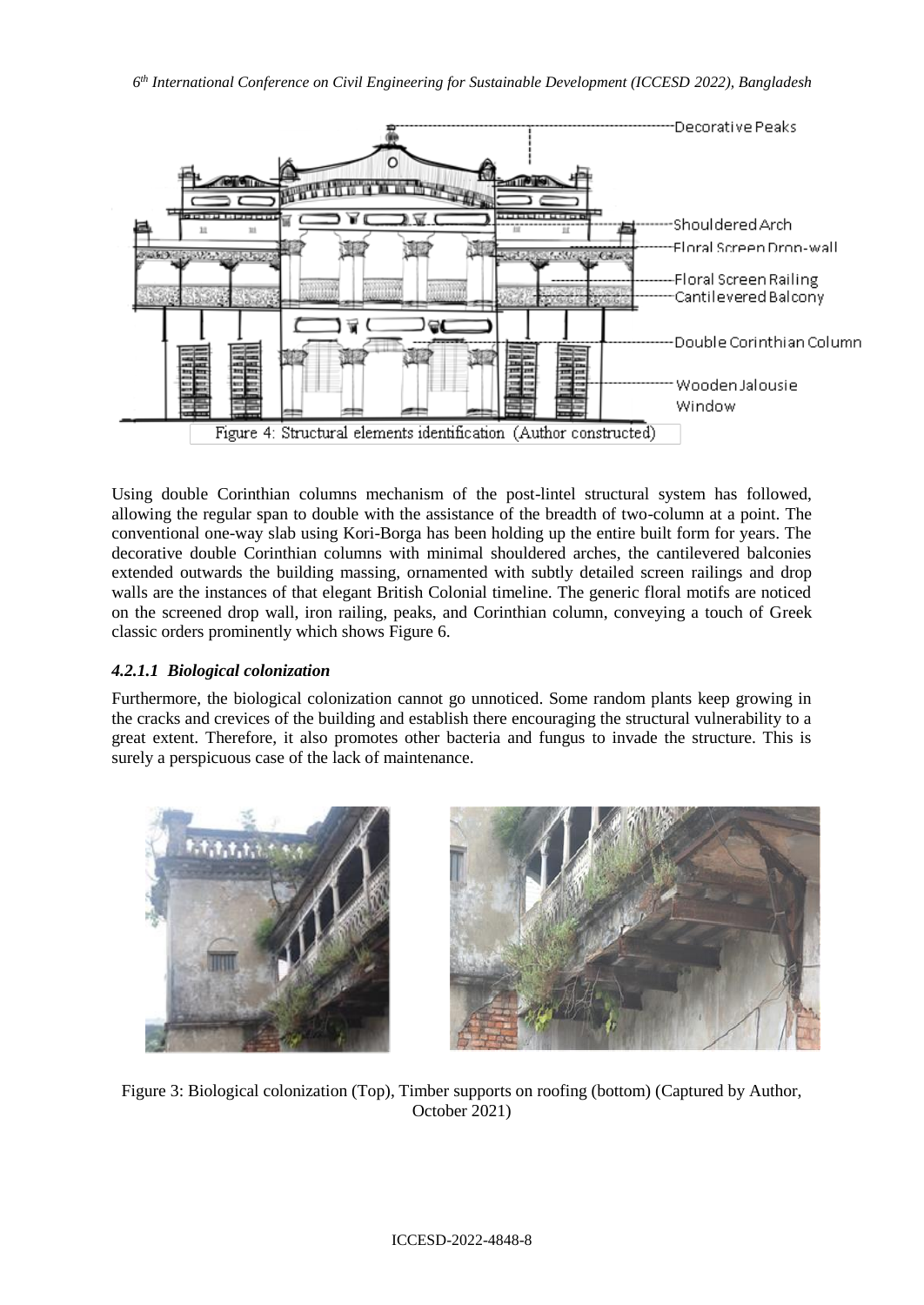*6 th International Conference on Civil Engineering for Sustainable Development (ICCESD 2022), Bangladesh*

## *4.2.1.2 Timber supports on Roofing*

Because of the presence of rain water, roof timber elements, particularly in the area of their supports, are the most prone to microbial infection. Caused by water penetration through the walls, the support zones of timber sections on roofing are frequently a source of moisture. Metallic 'I' bars has later been added to support the extended roof. Further issue to consider is the inevitable corrosion of steel and wrought iron components installed in masonry components that might cause such elements to collapse owing to the rise in volume generated by the oxidation.

# *4.2.1.3 Wooden jalousie windows*

Surprisingly, the wooden Jalousie windows are still fine and in use spontaneously. This depicts that in this particular climate, specific types of woods are better survivors than the exposed untreated bricks. The front façade of the building is still giving off a sense of the gigantic British Colonial period. But, in the backyard, there has been some extension in the Pakistani or post-independence period that are already tending to demolish.



Figure 6: wooden windows details (left), backyard condition views (right) (Captured by Author, October 2021)

## **4.2.2 Current State and Defects**

The influencing factors performing here are cardinally the maintenance, construction techniques, materials, masons, availability and lack of concern of the associated authority. The symmetrical structure of this building somewhat facilitating it with a considerable structural stability. Nevertheless, there exists visible structural irregularities that might have influenced the safe structural behaviour. That is why some of the additions to hold the structure are apparent. To proceed into the existing structural state, the building is still functioning assigned to an adaptive reuse, though this building is not dedicatedly allocated or prepared for architectural conservation.

To revitalize this entire site and facilitate the stake holders, it requires to adopt and materialize a new intervention structurally and socio-culturally, thus merging with this consistently growing and buzzy cityscape engaging the people more with this significant site and introduce something contemporary somewhat connected to the whole.

# **5. DISCUSSION**

According to the context of Bangladesh, the stream of increasing land value with the growing population is accentually apparent. It is standing in such circumstances where it demands to protect what already has consisted in this particular urban fabric. Some approaches have already been introduced and are actively in practice. Nevertheless, the appeal and affinity of the urban heritages are somewhat getting lost in the unstructured policies. Though this scenario cogently demands a revitalization of the urban heritages integrating with the city context and the life of the urban residents, the influencing attributes and probable approaches are not addressed efficiently. Lack of authoritative co-operation on technical, financial, and comprehensive policies are some cardinal influencers. Conventional chaos in the ownership pattern has been following up along the entire system. A specific group of people or local magnates possesses heritage buildings as a profit-making scheme that initiates a trail of a hindrance to revitalize the urban heritages.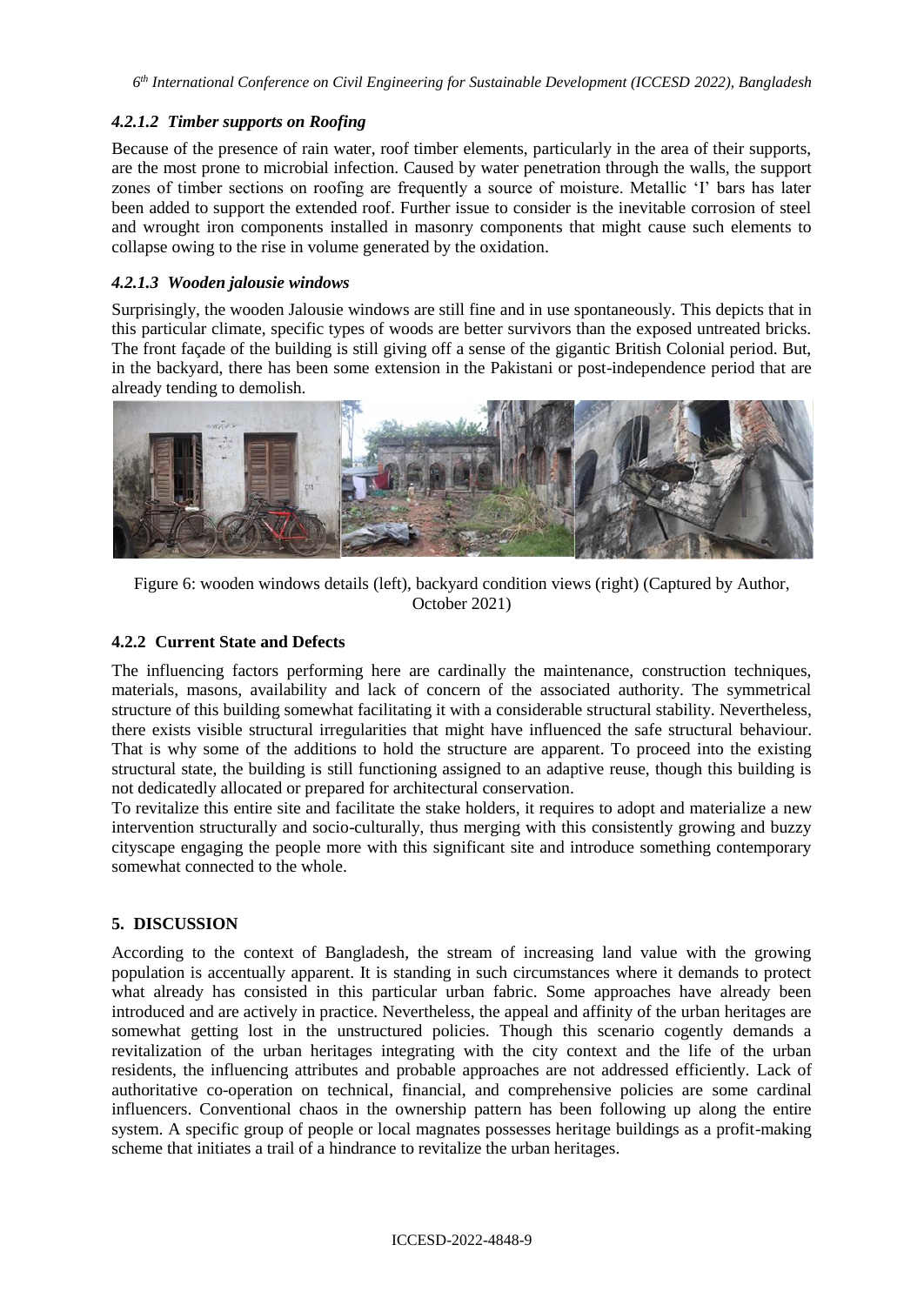Considering the abovementioned attributes, certainly, all these do not resemble the style what are being practiced today. The new interventions may require partial demolition that is apparently better than the total eradication of an urban heritage. A bridging can be established between ancient and the contemporary meeting the demands, preferences and limitations of the stake holders, owners, concerned authorities and the investors as well. To bring back the history and revive the functional and socio-cultural significance, it unequivocally demands to seek deeper with properly skilled manpower to mend, regenerate and incorporate the contemporary additions into the current structure. Computer generated modelling with BIM and the other digital documentation might assist to regain the past while adjoining the further interventions. Some of the most substantial principles to adopt and proceed with this approach might be the following: Assurance of structural protection, Consolidation across the entire structure, Minimal, adaptable and adjustable stream of interventions, properly skilled manpower, Preservation of the socio-cultural significance of the site, Compatible rapport of the original and newly incorporated materials, and lowest possible costing. Besides, the masonry and structural elements should be treated effectively so that they get merged yet produce a contemporary attire with the ancient built form, regaining the structural safety, of course.

#### **5.1 Scope for revitalization**

Taking all these things into consideration, all the drawbacks and opportunities are referring towards a new structural intervention leading to the incorporation of contemporary materials into this heritage structure that might revitalize this site to reincarnate with new functional and structural attire. Figure 07 highlights the structural challenges faced historical buildings revitalization method. The most accentuating challenges to intervene this approach can get sorted into two simplified categories:





### **5.1.1 Contemporary materials and technology VS structural safety**

Throughout the last century, the climate and geography of this region have gone through a drastic change. Therefore, the impact on the structural materials due to climatic causes has been modified to a great extent. The climate nowadays acts differently or more acutely on the materials. Another drawback is the unavailability of the materials that used to be applied in the then period. It is apparent that those materials somewhat had longer lifespan than what is available and being used today. Contemporary materials such as glass, steel along with wooden panels could be incorporated to produce a modern characteristic along with a dedicated conservation policy. Overall, there exists a whole heap of scopes to revitalize this particular site through structural intervention that would certainly facilitate the local community economically, socially and culturally indeed.

It has already been mentioned that those architectural and structural configuration had been constructed by the skilled masons of Bengal. As these structural systems are no longer in practice, nor are the masons. Technological advancement such as BIM modelling could be a way of digital documentation. But, before proceeding digitally, manual data would be required to extract fundamental attributes.

It is imperative that whichever intervention would be taken must ensure the structural safety most prominent while merging the existing and newly added element. Drastic modifications or demolition would not be expected as that would be almost the same as a whole new construction which is not accepted at all and does not satisfy the objective of this study. This is to retain the history through contemporary techniques after all. This discussed site is located a magnet spot of a vibrant social and commercial hub. So, restaurants, cafes or food courts could be a feasible preference to hold the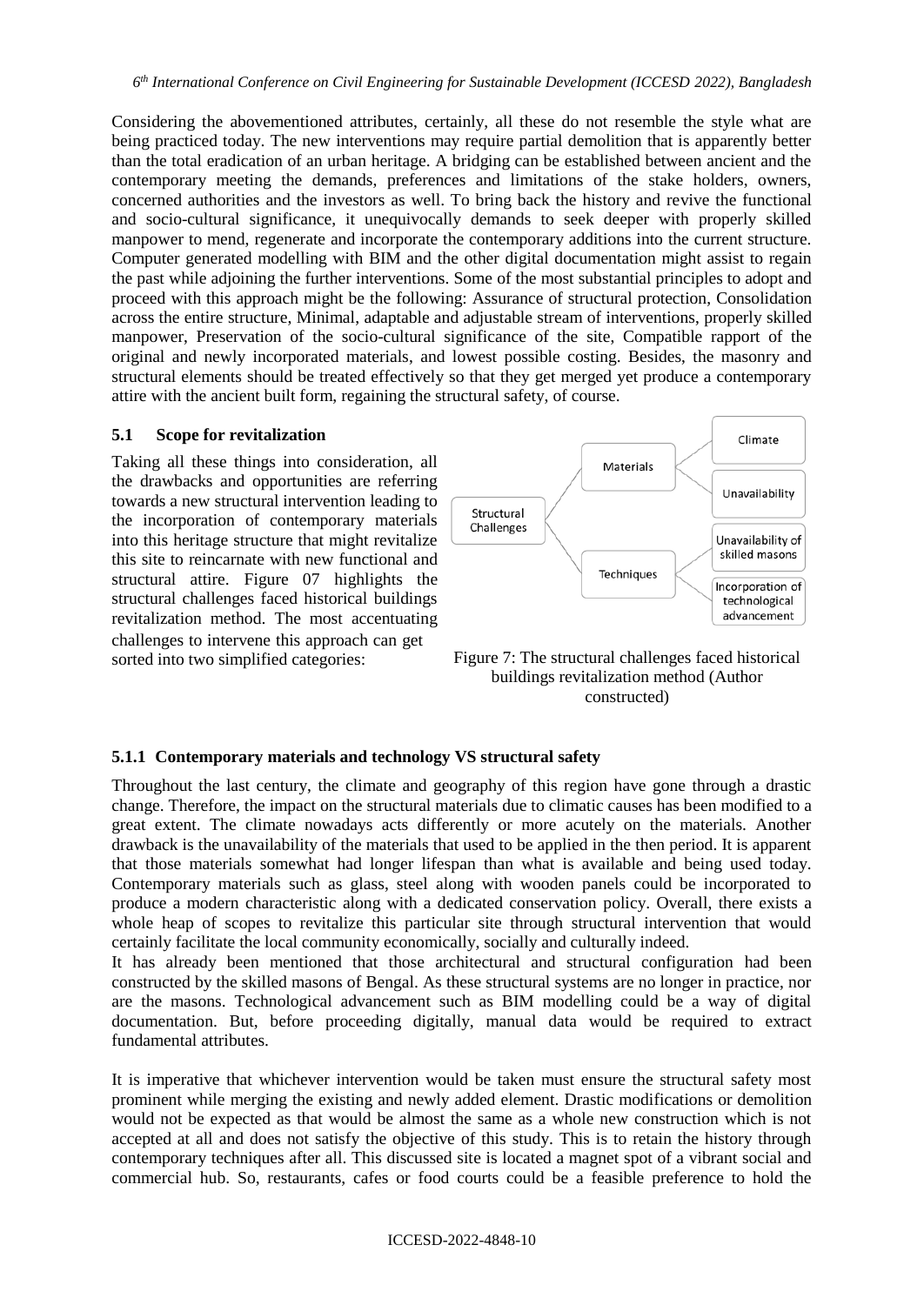significance, at the same time, revitalize this place through retrofitting as well as generate economic opportunities creating a local community involvement. Figure 8 demonstrations a possible prototype of urban heritage has been created to depict this particular method after analysing the critical architectural elements and vulnerable components to revitalize it. It illustrates the prominent structural features and additions and addresses the structural integrity while preserving the historical significance. The major vulnerable elements found are the roof slabs and the cantilevered balconies. The walls are working as non-structural components. Therefore, a series of steel trusses might assist the floor slabs to hold and survive. Besides, the steel ribs continued along the cantilever join the trusses and lead to stable structural behaviour.



Figure 8: Prototype modeling for structural revitalization (Author constructed)

# **6. CONCLUSIONS**

The suggested strategy prioritizes urban heritage regeneration in terms of current structural intervention, trimming technology, and materials such as glass, steel, iron, fabrication materials and tensile elements. The findings reconfigure the importance of cultural and historic preservation in sustaining identity and local culture, as well as its worth in terms of supporting urban regeneration. Indeed, highlighting the inherent link between the social and economic benefits through building transformation and sustainable utilization. The development of mixed-use models is a significant goal of the future Khulna city's regional planning strategy. Furthermore, high-density constructed forms and efficient and intense land use, while without sacrificing the quality of life in the Historical Areas' surrounding regions, will be critical in realizing the full potential of the suggested approach to urban regeneration. The findings of this study show how the geographical urban delimitation of Heritage Sets can help to integrate technical and functional measures into public policies and local planning, as well as serve as a platform to launch for future analysis and design interventions that lead to more comprehensive proposals.

# **REFERENCES**

- <span id="page-10-0"></span>Amado, M. and E. Rodrigues (2019). "A Heritage-Based Method to Urban Regeneration in Developing Countries: The Case Study of Luanda." Sustainability 11(15): 4105.
- <span id="page-10-2"></span>Barillet, C., et al. (2006). Cultural heritage & local development: A guide for African Local Governments. CRATerre-ENSAG/Convention France-UNESCO: Grenoble, France.
- <span id="page-10-3"></span>Ercan, M. A. (2011). "How to achieve sustainable conservation in the historic housing neighbourhoods of Istanbul." Retrieved 10(24): 2011.
- <span id="page-10-1"></span>Hampton, M. P. (2005). "Heritage, local communities and economic development." Annals of tourism Research 32(3): 735-759.